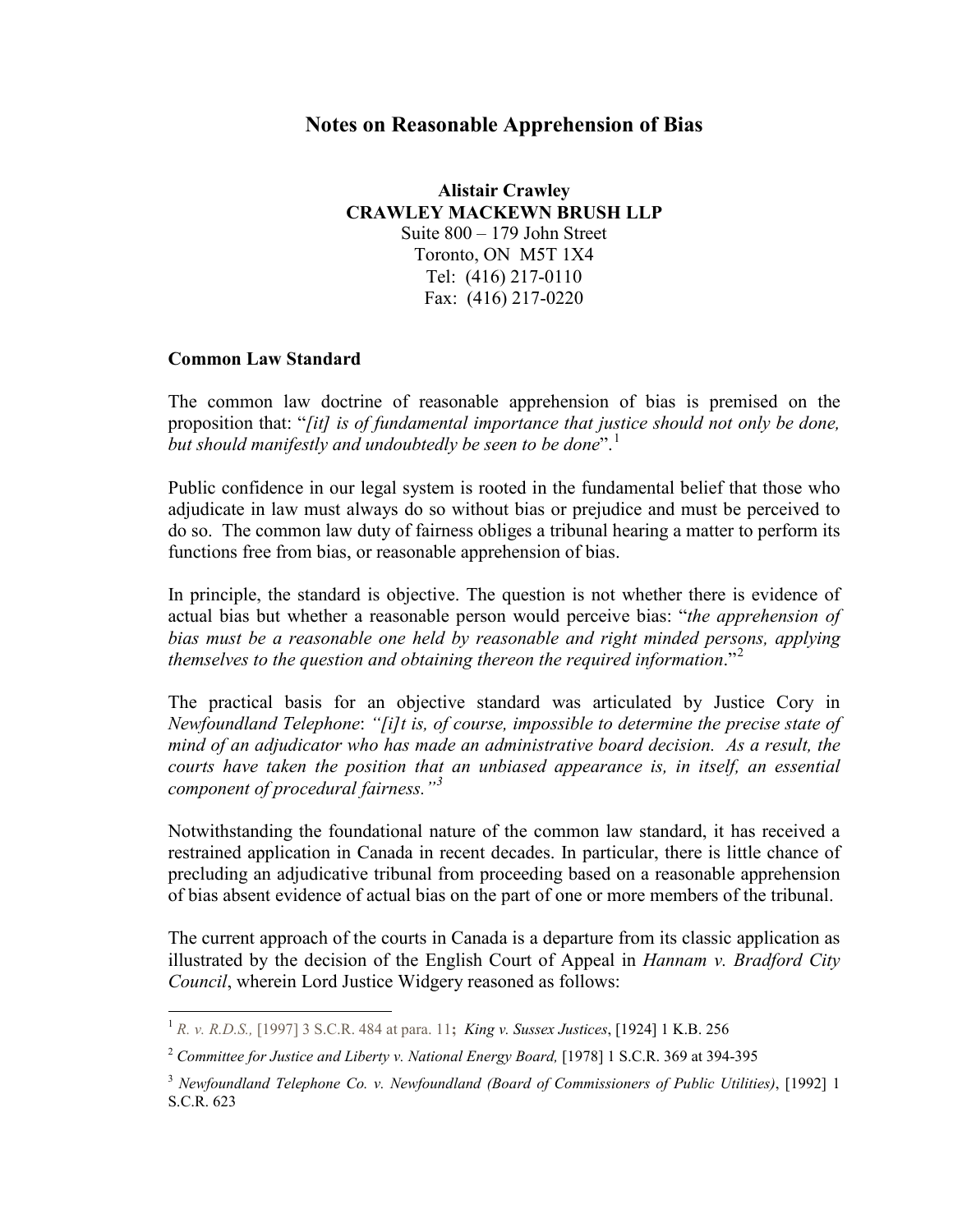So far as bias is concerned, I, like Sachs LJ, am satisfied that there was a real likelihood of bias in this case ... I am much impressed by the fact that when the staff sub-committee sat down to consider what the plaintiff would regard as an appeal, the chairman was a member of the governors against whose decision this so-called appeal was being brought. I think that if it had been disclosed at the outset that no less a person than the chairman of the staff sub-committee was a member of the governors in question, the immediate reaction of everyone would have been that some likelihood of bias existed. I say that with every respect to the distinguished gentleman who chaired the staff sub-committee on this occasion; but when one is used to working with other people in a group or on a committee, there must be a built in tendency to support the decision of that committee, although one tries to fight against it, and this is so although the chairman was not sitting on the occasion when the decision complained about was reached.<sup>[4](#page-1-0)</sup>

In *Hannam* the Court recognized the possibility of an apprehension of bias existing as a result of factors such as institutional or personal loyalties of the members of an adjudicative tribunal conflicting with their duty to provide a fair hearing. As outlined below, this notion has been abandoned in Canada.

### **Displacement of the Common Law by Statute**

Adjudicative independence is recognized as critical to maintaining an appearance of impartiality.<sup>[5](#page-1-1)</sup> Therefore, in considering whether specific circumstances or conduct give rise to a reasonable apprehension of bias, the institutional protections to adjudicative independence of a particular tribunal are of importance. However, the principles of adjudicative independence do not apply with full force to adjudicative tribunals in multifunctional administrative agencies established by statute.

The common law principle that a tribunal loses jurisdiction if there exists a reasonable apprehension of bias can be displaced by statute. In *Brosseau v. Alberta Securities Commission*<sup>[6](#page-1-2)</sup>, the Supreme Court of Canada held that, in general, an apprehension of bias on the part of an administrative tribunal will not affect the lawfulness of the tribunal where what is alleged to give rise to bias is authorized by statute. This allows multifunctional statutory agencies with overlapping policy, investigation, prosecutorial and adjudicative functions to operate, even if this structure contributes to a reasonable apprehension of bias. The Court in *Brosseau* relied on a line of authority that the legislature overrides common law principles of natural justice, including reasonable apprehension of bias.

In a case in which the adjudicative tribunal is shielded by the principle outlined in *Brosseau,* the common law standard only applies where the conduct which gives rise to an apprehension of bias is outside of a legislatively mandated duty or function.

<span id="page-1-0"></span> <sup>4</sup> *Hannam v. Bradford City Council*, [1970] 2 All ER 690 at pg 698**.**

<span id="page-1-1"></span> $5$  See *R. v. Lippé*, [1991] 2 S.C.R. 114 re criteria for adjudicative independence.

<span id="page-1-2"></span><sup>6</sup> *Brosseau v. Alberta (Securities Commission)*, [1989] 1 S.C.R. 301.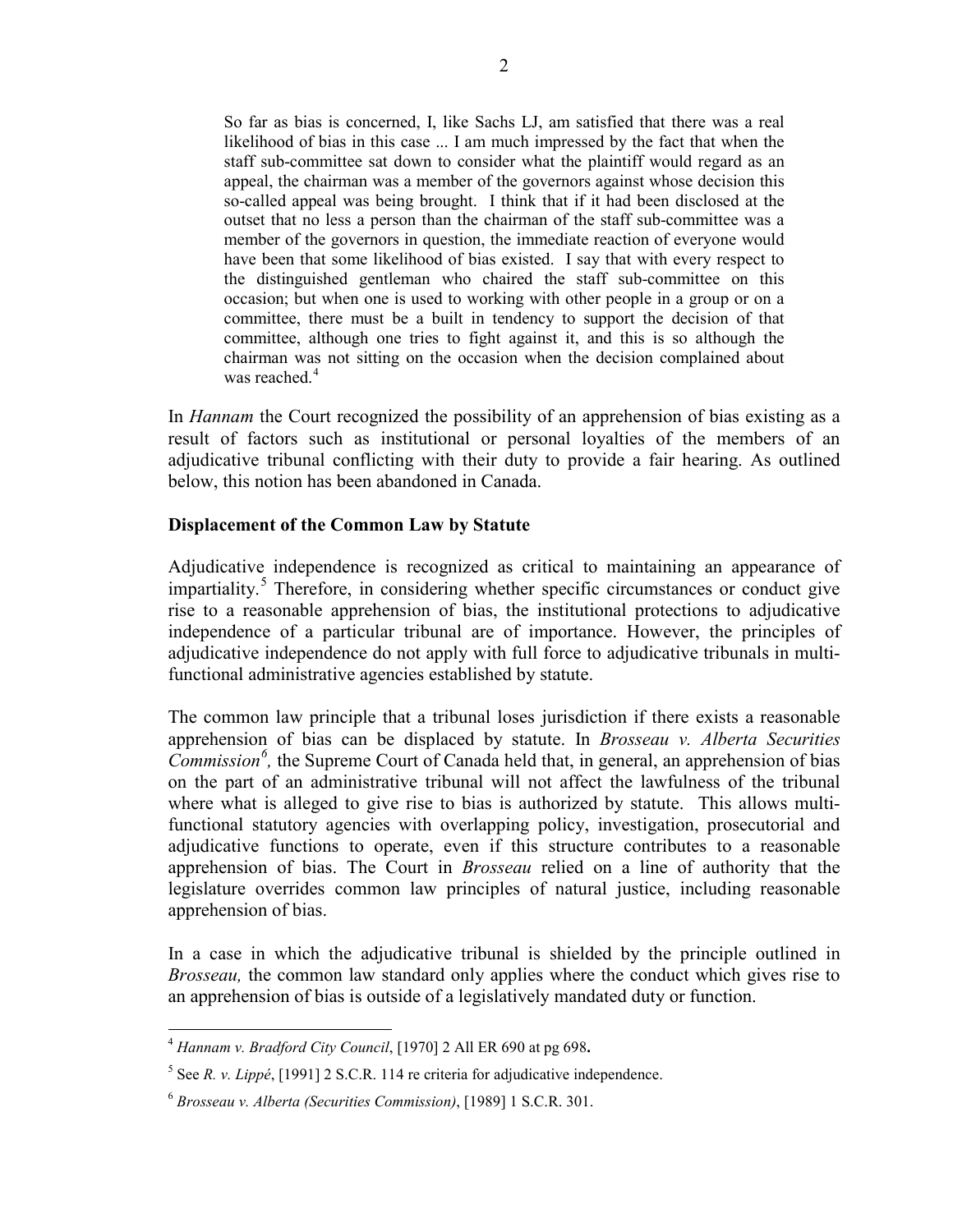However, even this limitation is subject to judicial interpretation and recent cases indicate that the courts may take a broad interpretation of legislatively mandated duties or functions. For example, in *Xanthoudakis v. Ontario Securities Commission*<sup>[7](#page-2-0)</sup>, the Divisional Court concluded that the comments made by the Chair of the Commission in a CBC Television interview, in which he described the respondents in an OSC hearing as "dishonest", were made pursuant to the exercise of a legislatively mandated duty or function.

Another potential limitation on the immunity afforded by the principle in *Brosseau* is in cases in which there is evidence of a possible conflict of interest on the part of the institution, of which the adjudicative tribunal is part, in the outcome of a hearing and the duty to give a fair hearing.<sup>[8](#page-2-1)</sup> On this issue, it is interesting to note the different results before the Manitoba Court of Appeal in *Curtis v. Manitoba Securities Commission* and the Ontario Divisional Court in *Xanthoudakis*. The alleged conflict of interest was similar in both cases and stemmed from a perceived incentive on the part of each Commission to deflect responsibility for the failure of investment funds which resulted in massive investor losses. In *Curtis* there was a pending class action against the Manitoba Securities Commission related to the failure. In *Xanthoudakis* there was no lawsuit against the Ontario Securities Commission. However, there was public criticism, including in the CBC television interview in which the Chair blamed the "dishonest" respondents for the failure of the fund. A conflict of interest was found to exist in *Curtis* but not in *Xanthoudakis*.

### **Erosion of the Common Law Doctrine**

When the common law principles do apply to an adjudicative tribunal, the trend in Canadian cases has been to collapse the objective test for a reasonable apprehension of bias into a requirement of demonstrating actual bias. This has occurred through the following methods of judicial analysis:

- (a) Applying a presumption of impartiality in favour of members of administrative tribunals;
- (b) Assuming that the theoretical "reasonable person" would be both informed and satisfied by any internal procedures and aspirational statements of principle designed to uphold the independence of the adjudicative tribunal; and
- (c) Repudiating the proposition that a manifest bias on the part of one member of an administrative agency can be imputed to its other members ("corporate taint").

<span id="page-2-0"></span> <sup>7</sup> *Xanthoudakis v. Ontario Securities Commission*, 2011 ONSC 4685 (CanLII). Note that the Court proceeded to apply the test for a reasonable apprehension of bias even though, by its analysis, the comments made by the Chair would be shielded from the application of the common law standard.

<span id="page-2-1"></span><sup>8</sup> *Brosseau, supra* at para 39; *Curtis v. Manitoba (Securities Commission)*, [2006] M.J. No. 490 (C.A.).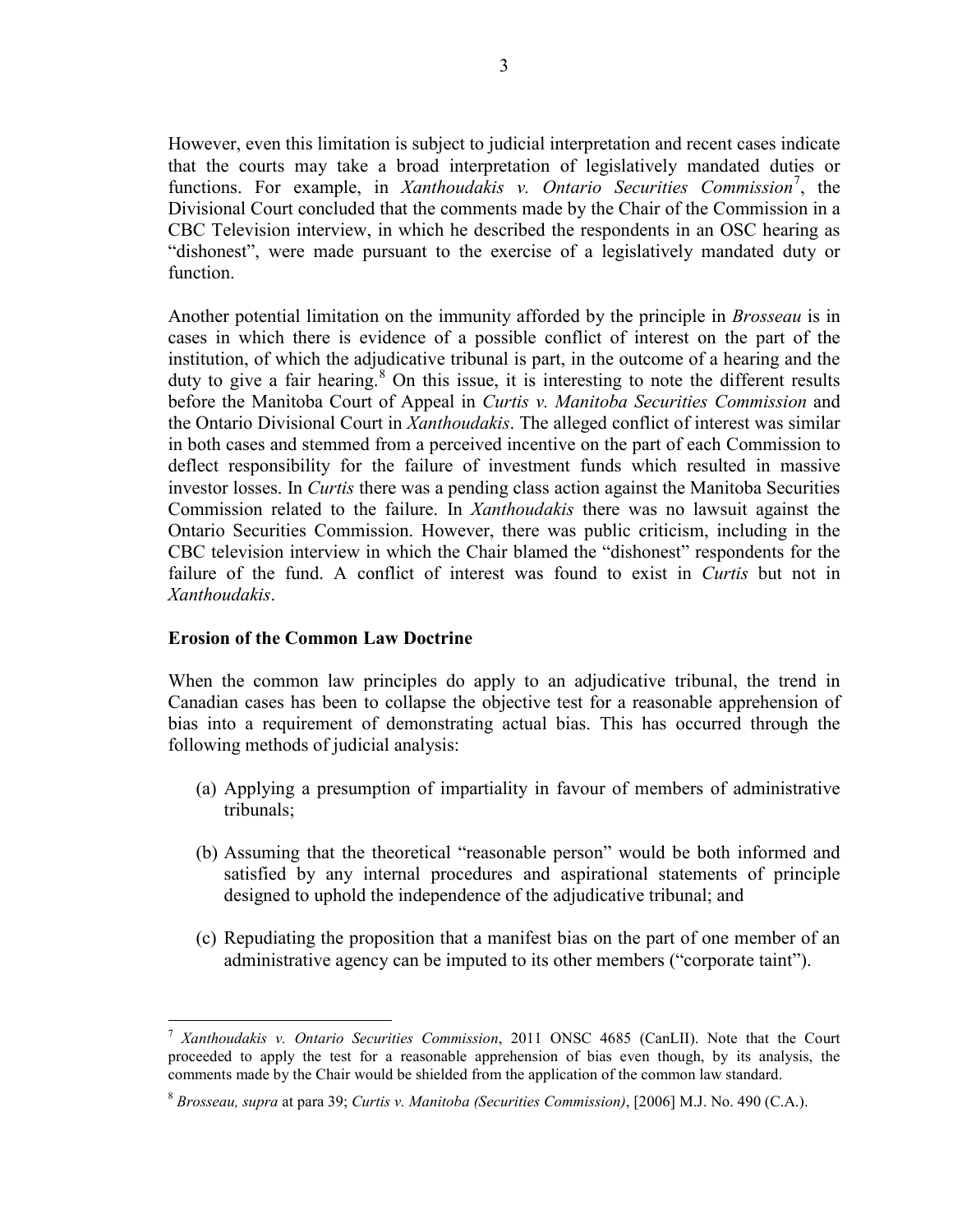The result is that without evidence of bias on the part of a member of the adjudicative panel, there is little prospect of demonstrating a reasonable apprehension of bias.

## **A Presumption of Impartiality**

As a practical matter, applying a legal presumption of impartiality to the members of an adjudicative tribunal makes it difficult to establish a reasonable apprehension of bias as the members will be presumed to be impartial even if the surrounding circumstances suggest pre-judgment or a competing interest. In effect, some evidence of an actual bias is required.

The concept of applying a presumption of impartiality for members of administrative tribunals is of dubious origin. A presumption of impartiality for administrative tribunals does not appear prior to 1995, in the case of *E. A. Manning v. Ontario Securities Commission.* [9](#page-3-0) In that case, while the Court of Appeal stated: "*[i]t must be presumed, in the absence of any evidence to the contrary, that the Commissioners will act fairly and impartially in discharging their adjudicative responsibilities and will consider the particular facts and circumstances of each case*", there is no explanation for why members of an administrative tribunal attract a presumption of impartiality. No institutional safeguards or prior jurisprudence are cited.

Judges are afforded such a presumption; however, the judiciary are protected by institutional safeguards to judicial independence. The safeguards in place to provide judges with institutional independence to support a presumption of impartiality include:

- judicial training;
- the judicial oath;
- a disciplinary process;
- formal separation from the prosecution;
- security of tenure; and
- security of remuneration.

In general, those safeguards are lacking in administrative tribunals.

# **The Reasonable Bureaucrat**

In those cases in which the courts apply the reasonable apprehension of bias test to an administrative tribunal, the objective nature of the test has been collapsed into a largely subjective test. This has been accomplished by imbuing the fictional "reasonable person" with the knowledge and uncritical acceptance of any internal institutional procedures and statements of policy designed to protect the independence of the tribunal and its members.

<span id="page-3-0"></span> <sup>9</sup> See for e.g. *E.A. Manning Ltd. v. Ontario Securities Commission* [1995] O.J. No. 1305 at p. 10.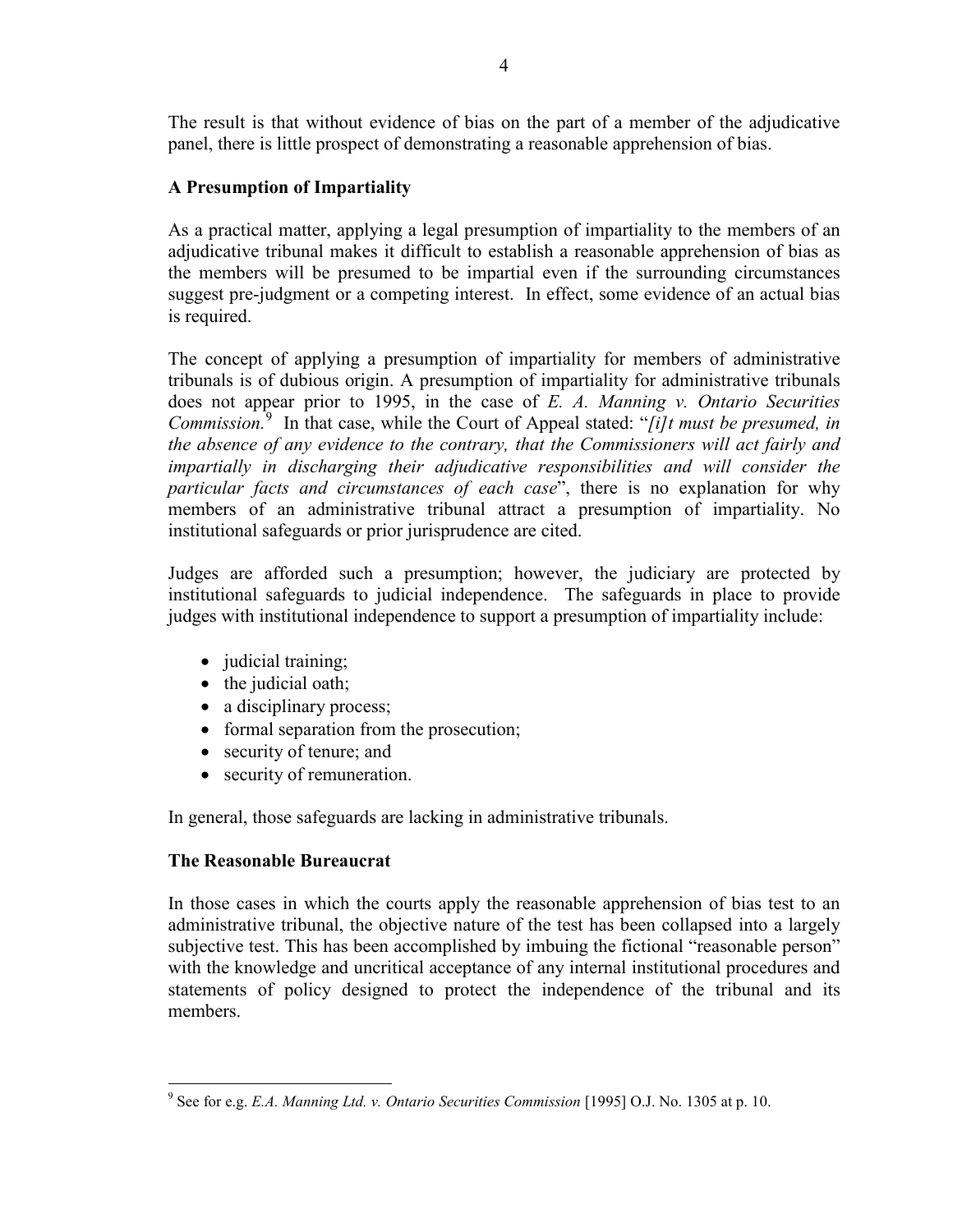In *E. A. Manning v. Ontario Securities Commission[10](#page-4-0)* and *Xanthoudakis v. Ontario Securities Commission[11](#page-4-1)*, it was held by the Ontario Court of Appeal and Divisional Court respectively that statements made by the Chair of the Commission that either exhibited a bias (*Xanthoudakis*) or, for the sake of analysis were presumed to exhibit a bias (*Manning*) against the respondents, would not disqualify other members of the Commission from conducting adjudicative proceedings against the respondents. The rationale provided by both courts was that a reasonable person would recognize the distinct role of the Chair of the Commission from the members of the hearing panel and would therefore not apprehend any bias on the part of the hearing panel.

In particular, it was held that the reasonable person would recognize the separation of the duties of the Chair of the Commission from the adjudicative role of the other members of the Commission who sit as members of the tribunal. Reference was also made to the OSC's Charter of Governance Roles and Responsibilities, which states that members of adjudicative panels conduct hearings and render decisions independently of the Commission as a whole.

Notwithstanding the decisions of the courts, it is open to question whether a fair minded and reasonably informed member of the public would be satisfied that internal procedures and aspirational statements of principle would prevent the members of an adjudicative panel from being influenced by the publicly expressed views of the Chair of their organization, with whom they serve as Commissioners and as the board of directors of the Commission.

One could argue that the courts have transformed the "reasonable person" to a "reasonable bureaucrat"; conditioned to accept at face value the written procedures and policies of an administrative agency and to presume that those written procedures and policies are actually being followed in any individual case.

### **Corporate Taint**

The courts in Canada have steadfastly embraced the proposition that the opinion of an individual member of an administrative agency who demonstrates a bias or prejudgment will not be imputed to other members of the same agency, thereby "tainting" the organization.<sup>[12](#page-4-2)</sup>

The so-called "corporate taint" doctrine effectively holds that the other members of the administrative agency are afforded a presumption of impartiality notwithstanding the possibility of influence by other members of the organization or of competing

<span id="page-4-0"></span> <sup>10</sup> *E.A. Manning Ltd. v. Ontario Securities Commission* [1995] O.J. No. 1305.

<span id="page-4-1"></span><sup>11</sup> *Xanthoudakis v. Ontario Securities Commission*, 2011 ONSC 4685 (CanLII).

<span id="page-4-2"></span><sup>12</sup> See for e.g. *Bennett v. British Columbia (Securities Commission)* (1992), 94 D.L.R. (4th) 339 (B.C.C.A.); *Hamilton Street Railway Co. v. (Ontario) Human Rights Commission*, [2006] O.J. No. 4662 (Ont. Div. Ct.) at para. 19; *Zündel v. Citron,* [2000] 189 D.L.R. (4th) 131 (F.C.A.) at paras. 49-50; application for leave to appeal dismissed, [2000] S.C.C.A. No. 322.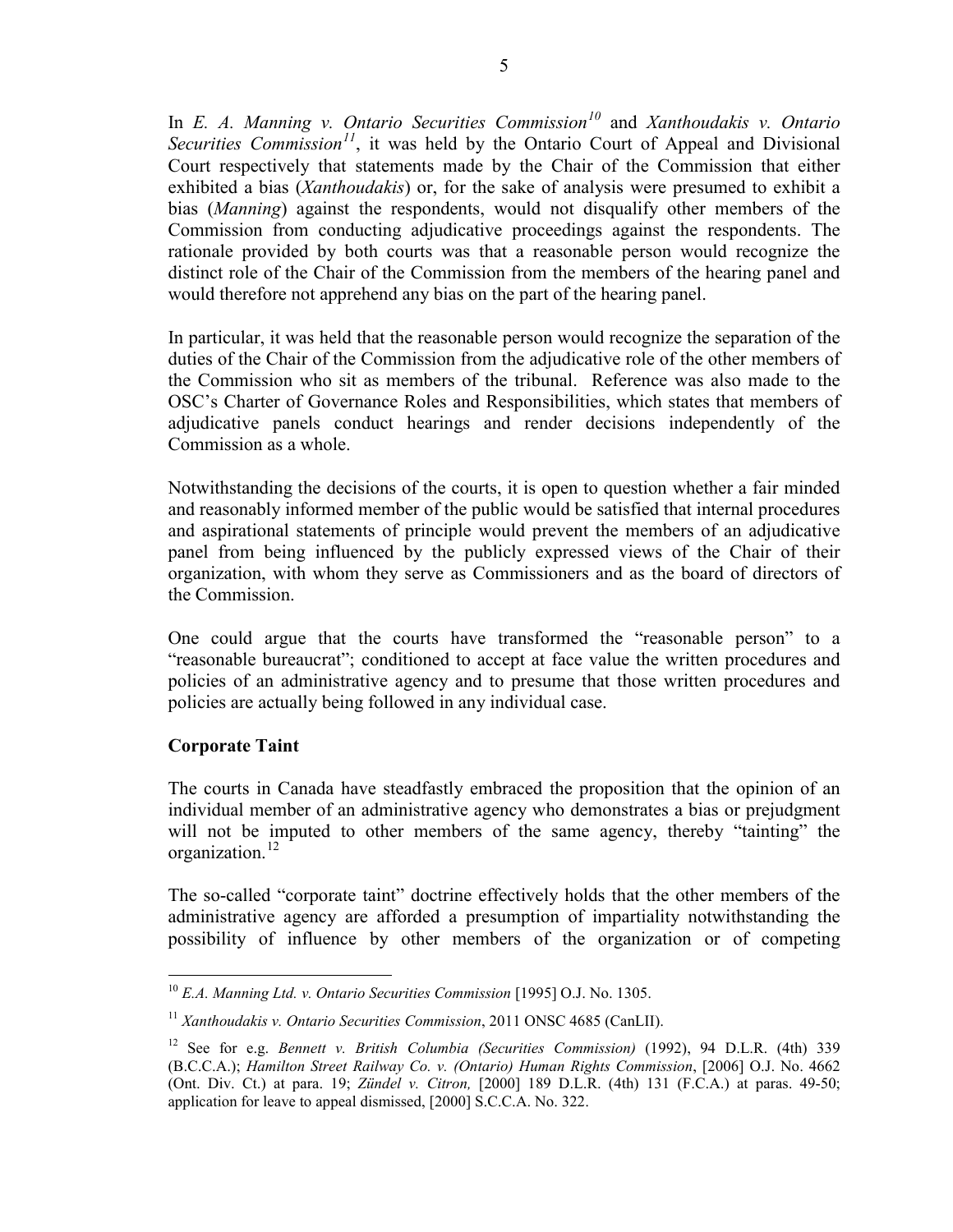institutional loyalties. Applied in this context, the presumption of impartiality means that the concept of a "reasonable apprehension of bias" no longer exists – what is required is "actual bias" on the part of members of the adjudicative tribunal.

None of the authorities reviewed adequately explain the co-existence of the doctrines of corporate taint or a presumption of impartiality with the well-established common law principles of a reasonable apprehension of bias.

### **Administrative Expediency versus the Appearance of Fairness**

In recent decades the courts have backed away from intervening in administrative tribunal proceedings on both procedural and substantive grounds.

The substantive approach to the doctrine of reasonable apprehension of bias, outlined above, is an important part of this trend. It is open to debate whether the courts have given priority to the prompt determination of administrative proceedings (particularly against respondents who are perceived to be unsympathetic) over the appearance of fairness. This approach in the administrative law context is interesting in comparison with the criminal law, in which individuals charged with more serious offences are afforded a far more complete range of protections. While this is understandable due to the serious consequences of a criminal conviction, in some spheres of activity the targets of administrative proceedings have become exposed to very serious sanctions. In addition to the loss of a professional livelihood, a respondent in an administrative proceeding can face substantial fines enforceable as a court order<sup>13</sup>. The financial exposure, high costs of mounting a defence and the damage to reputation can be ruinous.

From a procedural perspective, the hurdles have also increased. For example, in Ontario the Divisional Court has developed its own jurisprudence regarding the prematurity of applications for judicial review. As a result, the Court will generally not intervene prior to the completion of an administrative proceeding, even in a challenge based on an alleged reasonable apprehension of bias, which if successful would result in the tribunal losing jurisdiction. Complaints of inadequate disclosure are also deferred to after the completion of the proceeding even though it is obviously too late to fix the problem at that juncture.

As a practical matter, the relevance of the common law protections to preserve fairness and the appearance of fairness are significantly diminished if the issues will only be decided after the impugned proceeding has been completed and a final decision rendered on the merits. At that stage the tendency will be to let the proceeding stand absent some manifest error or unfairness in the decision of the tribunal.

It is fair to ask whether forcing a respondent to appear before a hearing panel that may be biased or has otherwise proceeded without conferring procedural fairness to a respondent,

<span id="page-5-0"></span> <sup>13</sup> For example, the OSC can impose a fine on a respondent of up to \$1 million per breach of the *Securities Act*.